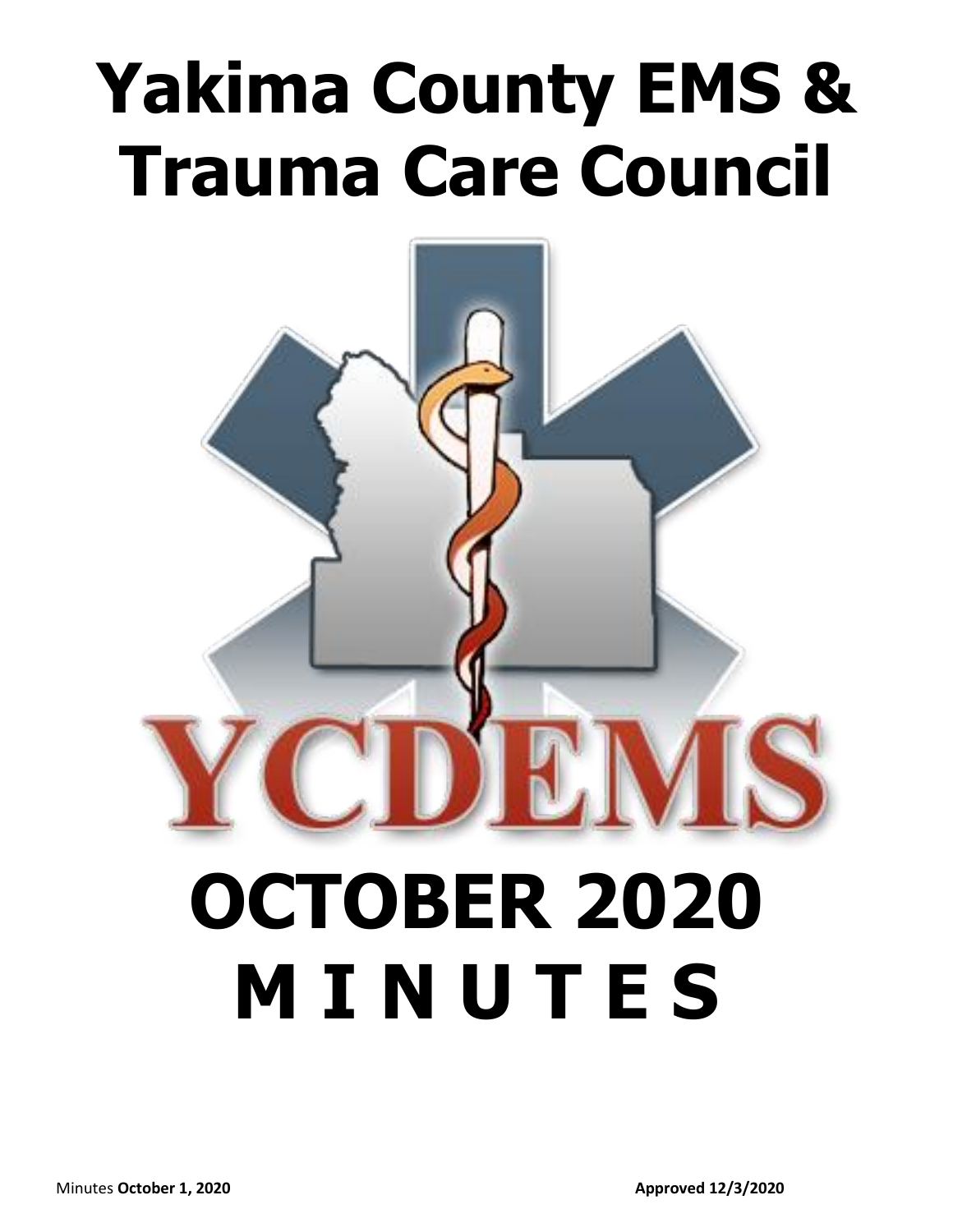



#### **Yakima County EMS & Trauma Care Council Attendance Record for January– December 2020**

|                                                                          | Representative                                  | <b>Alternate</b>                     | Feb |     | <b>April</b><br><b>June</b>                                    |                           | Aug                     |     | <b>Oct</b>  |     | <b>Dec</b>  |            |
|--------------------------------------------------------------------------|-------------------------------------------------|--------------------------------------|-----|-----|----------------------------------------------------------------|---------------------------|-------------------------|-----|-------------|-----|-------------|------------|
| <b>Agency/Department</b>                                                 |                                                 |                                      | R   | A   | $\mathbf R$<br>A                                               | $\mathbf R$<br>A          | $\mathbf R$             | A   | R           | A   | $\mathbf R$ | A          |
| Consumer                                                                 | Loren Belton,<br><b>YVCOG</b>                   | Open                                 |     |     |                                                                |                           |                         |     |             |     |             |            |
| <b>Medical Control</b>                                                   | Kevin Hodges MPD                                | Designee                             |     |     |                                                                |                           |                         |     |             |     |             |            |
| Elected Official (Fire<br>Commissioner/Mayor/City<br>Council Member)     | Ken Eakin, Fire<br>Commissioner,<br><b>WVFD</b> | Kay Funk, City of<br>Yakima          | Χ   | X   |                                                                |                           | X                       |     | X           | X   |             |            |
| Law Enforcement                                                          | Open                                            | Open                                 |     |     |                                                                |                           |                         |     |             |     |             |            |
| <b>Yakima County Training</b><br>Officer's Association                   | <b>Bill Harris,</b><br>Sunnyside FD             | Open                                 |     |     | <b>CANCELED DUE TO COVID-19</b>                                |                           | X                       |     | X           |     |             |            |
| Yakima County 9-1-1                                                      | Brad Coughenour,<br>SunCom 911                  | Stacey Garcia,<br>SunCom 911         | Χ   |     |                                                                |                           |                         | X   | X           | X   |             |            |
| Yakima County Department<br>of Emergency Medical                         | Tony Miller, ES<br>Director                     | Brian Ireton, EMS<br>Ops Manager     | Χ   |     |                                                                |                           | Χ                       | Χ   | Χ           | X   |             |            |
| <b>Services</b>                                                          | Diane Koch,<br>Secretary                        | None                                 | X   |     |                                                                |                           | X                       |     | X           |     |             |            |
| <b>UPPER VALLEY REPRESENTATIVES</b>                                      |                                                 |                                      |     |     |                                                                |                           |                         |     |             |     |             |            |
| <b>Agency/Department</b>                                                 | Representative                                  | <b>Alternate</b>                     | Feb |     | <b>April</b>                                                   | <b>June</b>               | Aug                     |     | Oct         |     |             | <b>Dec</b> |
|                                                                          |                                                 |                                      | R   | A   | A<br>R                                                         | $\mathbf R$<br>A          | $\overline{\mathbf{R}}$ | A   | $\mathbf R$ | A   | R           | A          |
| <b>Fire Service</b>                                                      | Ken Frazier, Gleed<br><b>FD</b>                 | Gary Hanna,<br>Selah FD              | Χ   | X   |                                                                |                           |                         | X   | X           |     |             |            |
| Hospital (Nursing<br>Administration)                                     | Tammy Pettis,<br>Virginia Mason<br>Memorial     | Open                                 | X   |     | <b>CANCELED DUE</b><br>TO COVID-19                             |                           | X                       |     | X           |     |             |            |
| Ambulance Service<br>(alternate each year between<br>ambulance services) | Dave Lynde, AMR                                 | Treena Russell,<br><b>ALS</b>        |     | X   |                                                                |                           |                         | X   | X           | X   |             |            |
| <b>LOWER VALLEY REPRESENTATIVES</b>                                      |                                                 |                                      |     |     |                                                                |                           |                         |     |             |     |             |            |
| <b>Agency/Department</b>                                                 | Representative                                  | <b>Alternate</b>                     | Feb |     | <b>April</b>                                                   | <b>June</b>               | Aug                     |     |             | Oct |             | <b>Dec</b> |
|                                                                          |                                                 |                                      | R   | A   | $\mathbf{A}$<br>R                                              | R.<br>A                   | $\mathbf R$             | A   | R           | A   | R           | A          |
| <b>Fire Service</b>                                                      | Tim Smith,<br>Toppenish FD                      | Joel Byam, FD<br>#5, Chair           | X   | X   |                                                                |                           | X                       | X   |             | X   |             |            |
| Hospital (Nursing<br>Administration)                                     | Open Astria<br>Toppenish Hospital               | Open Astria<br>Sunnyside<br>Hospital |     |     | <b><i>CANCELED</i></b><br><b>COVID-19</b><br>DUE <sub>TO</sub> |                           |                         |     |             |     |             |            |
| Ambulance Service                                                        | Wayne Guckert,<br>WSA, <i>Chair-Elect</i>       | Ken Anderson,<br><b>SSFD</b>         | Χ   | Χ   |                                                                |                           | Χ                       | X   | X           |     |             |            |
| <b>EX-OFFICIO MEMBERS</b>                                                |                                                 |                                      |     |     |                                                                |                           |                         |     |             |     |             |            |
| <b>Agency/Department</b>                                                 |                                                 | Representative                       |     | Feb | April                                                          | <b>June</b>               |                         | Aug |             | Oct |             | <b>Dec</b> |
| South Central Region EMS & Trauma Care Council                           |                                                 | Zita Wiltgen                         |     |     |                                                                | <b>CANCELED</b>           |                         |     |             | X   |             |            |
| Yakima Health District - Emergency Response<br>Coordinator               |                                                 | Nathan Johnson                       |     | X   |                                                                | <b>DUE TO</b><br>COVID-19 |                         |     |             |     |             |            |

**It is the responsibility of the representative to contact his/her alternate when he/she is unable to attend the meeting.**

By-Law, Article III

1.1 Each seat will select one representative and one alternate to the Board of Directors. Each seat will be permitted one representative with one vote. Alternates vote in the absence of the regular representative. All members of the Board of Directors shall be selected prior to the annual meeting for the coming year.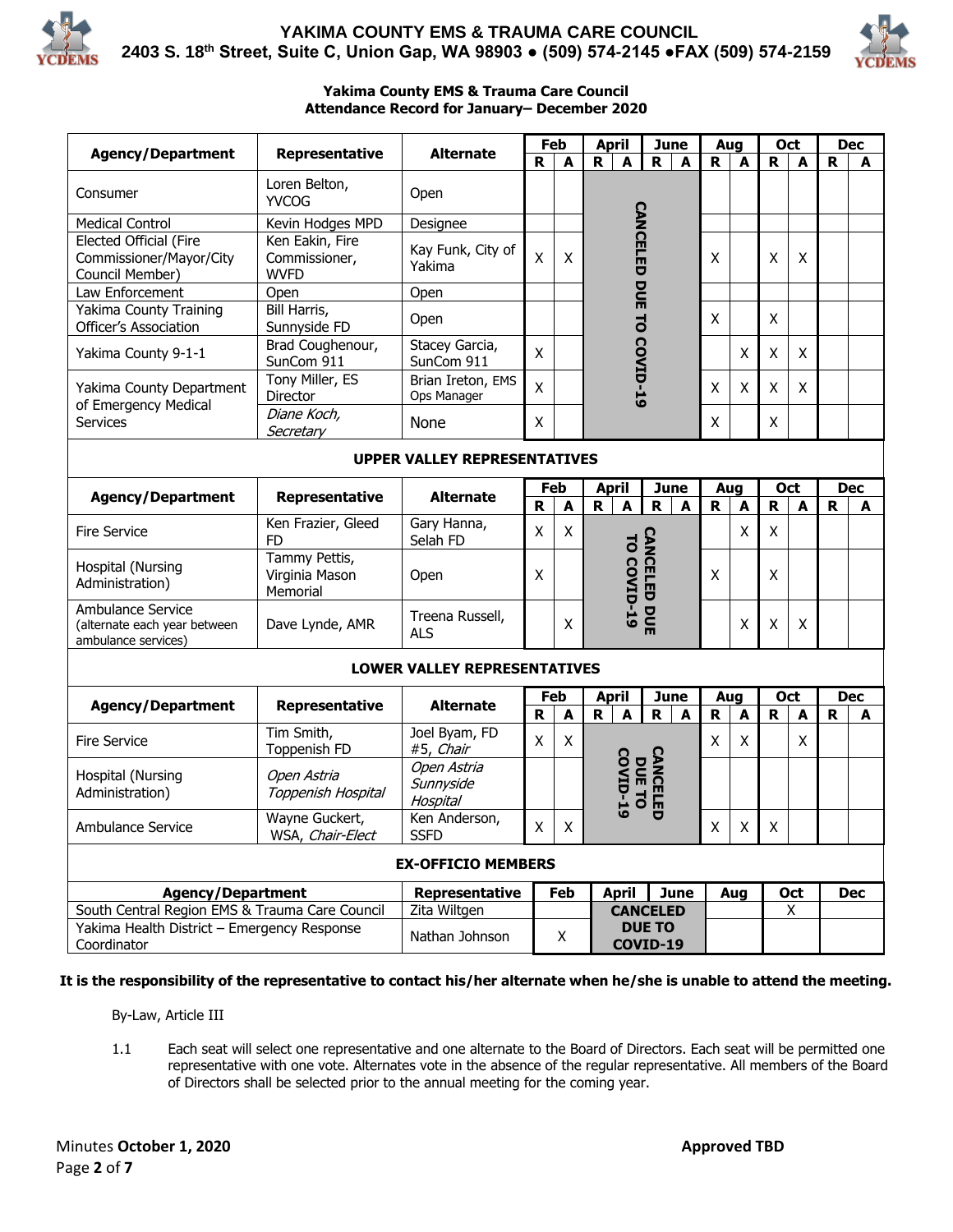

**YAKIMA COUNTY EMS & TRAUMA CARE COUNCIL 2403 S. 18th Street, Suite C, Union Gap, WA 98903 ● (509) 574-2145 ●FAX (509) 574-2159**



- **1. Roll call** with 14 present. Nine representatives and five alternates. One alternate was voting at this meeting.
- **2. Guests**: Ryan, Airlift Northwest, and Kim Bersing, Virginia Mason Memorial.

#### **3. Approval and correction of minutes**.

Ken Eakin moved to approve the minutes from August 27, 2020, as sent. Wayne Guckert seconded. Motion passed.

## **4. Correspondence**

None.

## **5. Committee Reports Medical Control: Kevin Hodges**

A. Tony Miller – no report.

## **Regional Council: Dave Lynde**

- A. **EMS Rule next meeting is October 21, 2020, 14:00 and is a webinar only.** The DOH continues to meet with stakeholders to propose amendments to sections of WAC246-976. Meetings are occurring monthly. Webinar access is available. To learn more about meetings and how to participate, please visit our website at: [https://www.doh.wa.gov/ForPublicHealthandHealthcareProviders/EmergencyMedicalServicesE](https://www.doh.wa.gov/ForPublicHealthandHealthcareProviders/EmergencyMedicalServicesEMSSystems/RulesDevelopment) [MSSystems/RulesDevelopment](https://www.doh.wa.gov/ForPublicHealthandHealthcareProviders/EmergencyMedicalServicesEMSSystems/RulesDevelopment)
- B. **WEMSIS Rulemaking** The rule-making process for the EMS reporting requirements signed into law in 2019 (SSB 5380 section 19) has begun. Stakeholders will have an opportunity to weigh in on the Washington Administrative Code beginning in November, which will define the rules for complying with the new requirements. Will be posted on the DOH website.

### C. **EMS Education**

- ➢ The voucher program has a limited number of EMT, EMR and AEMT vouchers available. Additional EMT vouchers will be purchased as funding becomes available. (If you need assistance finding the form, contact Diane at [diane.koch@co.yakima.wa.us\)](mailto:diane.koch@co.yakima.wa.us)
- ➢ The Department of Health has updated the Washington State EMS Skills and Procedures List based on recent revisions to the national EMS scope of practice model and in consultation with the state EMS medical program directors and Prehospital TAC. EMS policies and procedures that may need to be reviewed and updated include department approved MPD protocols, county operating procedures and patient care procedures. Changes should be adopted and reflected in protocols and other applicable documents by January 1, 2021.
- ➢ Reminder: Course applications should be submitted to DOH a minimum of 3 weeks before the course start date. Applications for courses with a start date less than 3 weeks in advance may not be approved. Approval letters for courses are sent from DOH to the training program director. Also, please send changes to approved courses to our general [hsqa.ems@doh.wa.gov.](mailto:hsqa.ems@doh.wa.gov)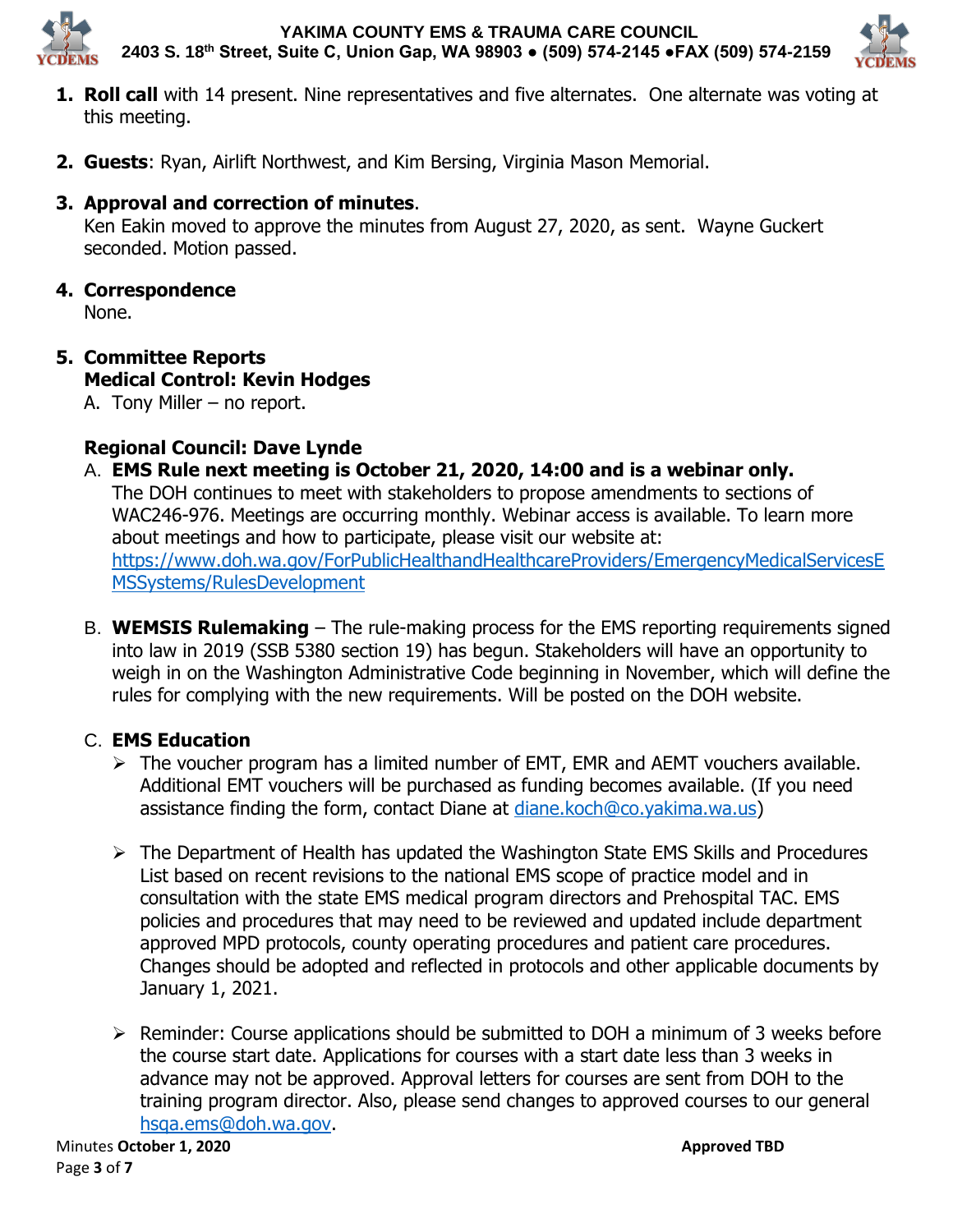



Please note, that means that every class run Yakima County, in order to meet the state deadlines, it needs to be requested 3 months in advance. This ensures there is enough time to obtain council approval and signature, MPD approval and signature and get the course application and attachments sent into the state.

#### D. **EMS Cardiac and Stroke Technical Advisory Committee**

The next round of categorization begins on July 20, for South Central and East regions. Due to the ongoing COVID-19 pandemic, applications are now due in 90 days instead of 60 days as they had been in the past. The due date is now 10/20/2020.

#### E. **Steering Committee**

Steve Bowman has been hired as the Trauma epidemiologist.

Hospital min/mas project is the highest priority from the ACS review. First workshop meeting held back in February and they were scheduled to have their second meeting on September  $29<sup>th</sup>$  to:

Identify indicators, establish the criteria and threshold for the indicators, develop a model to incorporate.

DOH has been asked by the Governor to submit a budget that would account for the reductions to the general fund. Regional Councils and the Poison Center would see 15% reductions under the submitted proposal.

Presentation on using EMT's in diversion centers.

#### F. **Regional Council**

County work: do a CQI swot analysis, Min/Max review, Regional Trauma Response Area Map review (discussed under new business).

The training grant matrix was discussed:

- 1. review the current formula
- 2. assess if that percentage is a fair division
- 3. look at how other regions divide their program funds to consider other options
- 4. decide on how best to proceed in the future

The Region recently had an audit and had no findings, just 2 suggestions.

There was discussion on COVID-19 system impacts.

#### **SunCom 911 – Brad Coughenour**

No updates this month.

#### **Department of EMS: Tony Miller**

A. Brian Ireton is working on EMT course and 2021 OTEP. We have started filming the 2021 OTEP and working on student text.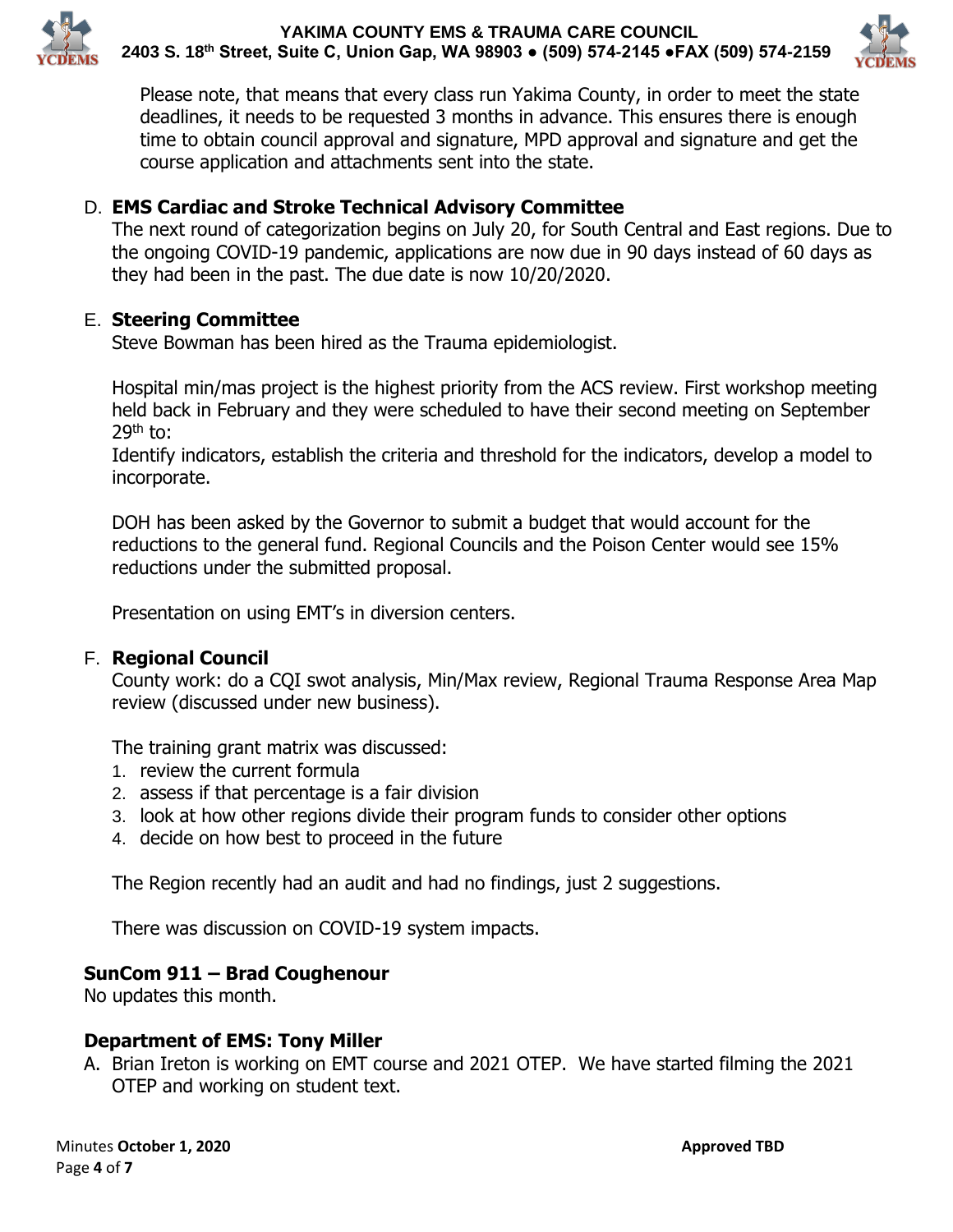

**YAKIMA COUNTY EMS & TRAUMA CARE COUNCIL 2403 S. 18th Street, Suite C, Union Gap, WA 98903 ● (509) 574-2145 ●FAX (509) 574-2159**



- B. We have restarted our in person OTEP workshops.
- C. We are hoping to purchase new tech for the classroom to improve classes.
- D. The iGel skills training is continuing and protocol update testing is continuing.
- E. We are waiting for a response from Dr. Hodges on whether new hire protocol testing is required, and if a skills exam will also be required for paramedics.
- F. Training report for July-August we provided 38 hours and taught 65 students (attached at the end).

#### **6. Old Business:**

A. The Disaster Medic Control Center Update is on hold for the time being. It will be added back onto the agenda at a later date.

#### **7. New Business:**

- A. Deliverables for the grant funds due to the South Central Region EMS Council
	- i. SWAT analysis for CQI (QA/QI) for Yakima County will be completed during the November committee meeting.
	- ii. Min/Max Review we did a min/max review about 2 years we had changes recommended, but this has not been completed at this time. Discussion followed \*(previous recommendations are attached).

Ken Eakin made a motion to hold off on the review of the min/max numbers, until we feel comfortable in the state of COVID. Tony Miller seconded. Motion passed.

iii. The Regional Trauma Response Area Maps are still being worked on but has been put on hold due to COVID-19.

Currently we have only 3 trauma areas. Trauma area 1 covers almost the entire county with the exception of Sunnyside and Grandview. For example, obviously Fire District #5, is not going to respond to Nile.

Dave Lynde, made a motion to table Regional Trauma Response Area Maps and remove it from the agenda, until we are ready to move forward. Ken Eakin seconded. Motion passed.

B. The Nominations Committee was appointed and will be: Dave Lynde, Tammy Pettis and Ken Eakin. Discussion on possible chairs.

#### **8. Good of the Order**

Nothing.

**9.** Next meeting, there will be both in person and Zoom option:

**December 3, 2020 at 13:30, 2403 S. 18th Street, Classrooms, Union Gap, WA** Diane Koch is inviting you to a scheduled Zoom meeting. Join Zoom Meeting <https://zoom.us/j/3286626793?pwd=RTVSRDN2dkV1SDJjQ3A3b2dNdXFzZz09> Meeting ID: 328 662 6793 Passcode: 655140 Dial by your location Find your local number:<https://zoom.us/u/abN7yMYdyn> +1 253 215 8782 US (Tacoma)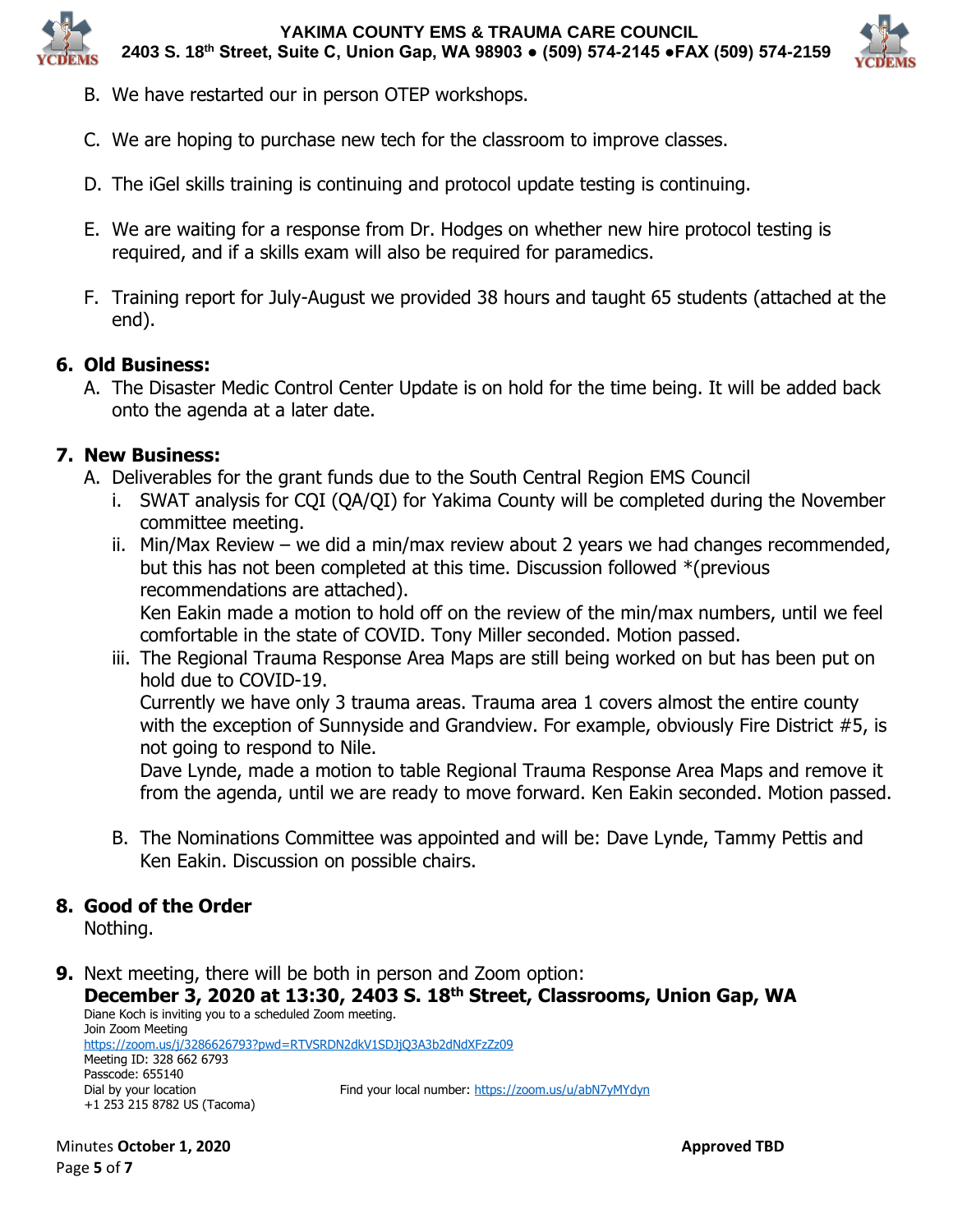

**YAKIMA COUNTY EMS & TRAUMA CARE COUNCIL 2403 S. 18th Street, Suite C, Union Gap, WA 98903 ● (509) 574-2145 ●FAX (509) 574-2159**



**10.** Tony Miller made a motion to adjourn the meeting; seconded by Wayne Guckert. Motion carried.

### **\*These are the changes for Min/Max Numbers that were approved December 6, 2018**

#### **7. New Business:**

B. Min/Max Numbers – Dave Lynde

April 2017 (began much earlier) a committee was formed and evaluated min/max numbers. Approval is need for the changes that will be sent to the South Central Region:

- ILS Ambulance and ALS Ambulance no change.
- BLS Aid agencies will be changed to a minimum of 15 and maximum of 18.
- BLS Ambulance will be changed to a minimum of one.

Aaron Markham moved to approve; Ken Eakin seconded. Motion passed.